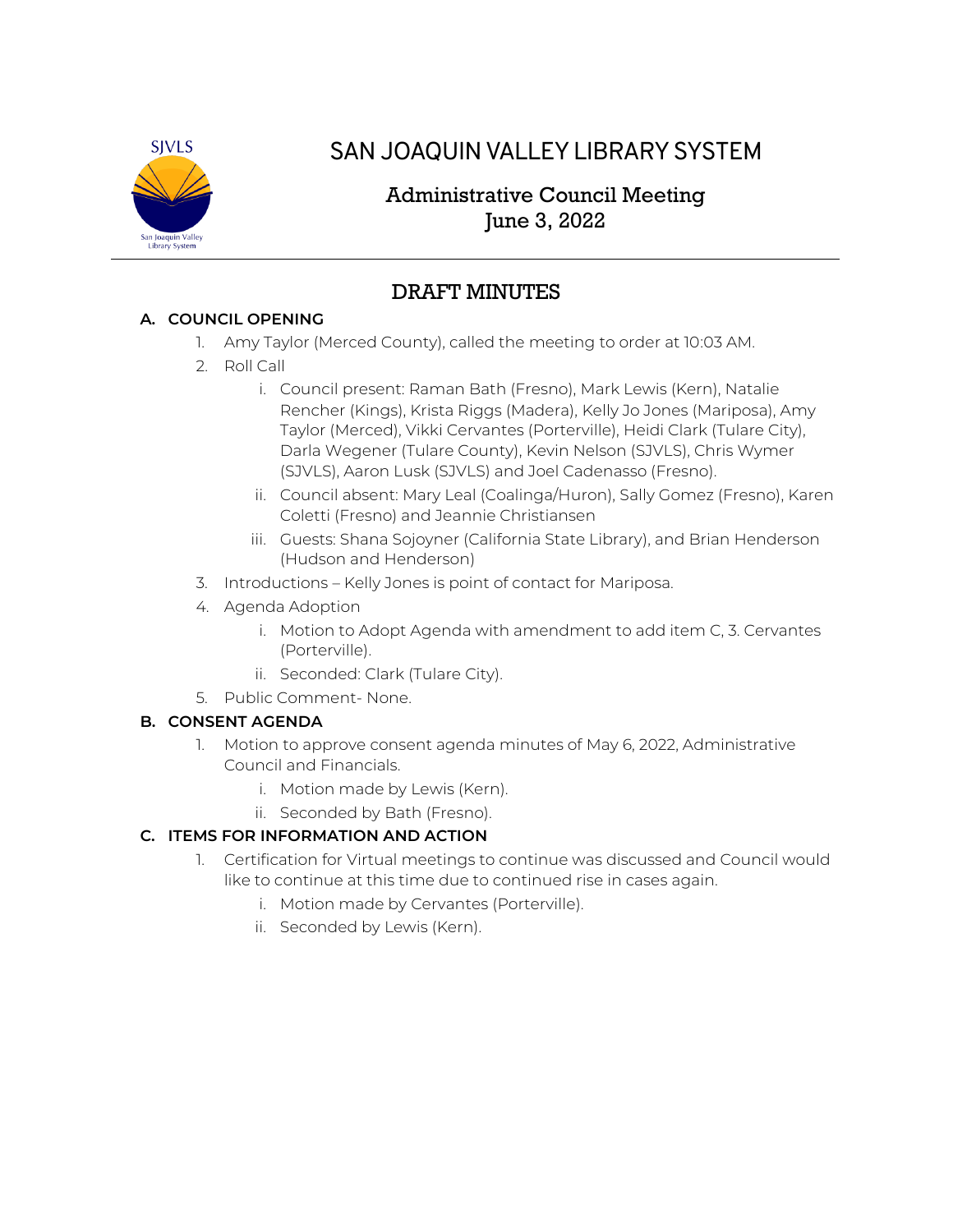- 2. Seeking Approval on CLSA Plan of Service FY 2022-2023. The approval is for \$240,976, with an additional \$9,702 in rollover funding from fiscal year 2021- 2022, resulting in total CLSA allocation of \$250,678. Wymer shared updated demographics shared with State Library. It was recommended that we add to ebooks and digital resources.
	- i. Motion made to approve the Plan of Service FY 2022-2023 Cervantes (Porterville).
	- ii. Seconded by Lewis (Kern).
- 3. Seeking approval for extending the warranty for and additional year on the Dell PowerEdge R530. It will allow SJVLS to renew the warranty for the PowerEdge Server for additional one year from original upgrade in May 2017.Discussion on warranty of Horizon for 1 year, the power edge part. it has expired in May the power edge part; it is a fairly important piece of hardware. This warranty included replacement for any components that fail and the ability to obtain those components from sources not available for regular purchases. Wegener discussed speaking on extended warranties as part of the planned budget.
	- i. Motion made to extend warranty for 1 year Lewis (Kern),
	- ii. Seconded by Clark (Tulare City).

#### **D. STAFF REPORTS**

- 1. Chair No Report.
- 2. State Library Shana Sojoyner.
	- i. Highlighted the information that was included in the agenda packet.
	- ii. California State Library passes the 2<sup>nd</sup> batch have been sent Please refer to handout on more information.
	- iii. Reminder of Directors Networking Conversation on June 15<sup>th</sup>, at 3:30 and to register.
	- iv. Sustainable California Libraries Upcoming Networking Session, June 29, 2022.
	- v. Summer Reading and learning please refer to handout for information.
	- vi. eBooks for All of CA, please refer to handout for information, Joining is simple as [casupport@thepalaceproject.org](mailto:casupport@thepalaceproject.org) and saying, "My library is interested in joining."
	- vii. Lewis inquired about the Infrastructure Grants, and they are still in the review process.
- 3. Administrative Librarian
	- i. Wymer informed Admin Council that he attended the Mary 17<sup>th</sup> meeting of the California Library Services Board where SJVLS amended Plan of Service was approved. SJVLS will be able to use CLSA funds to cover a portion the costs of the access point license renewal as well as utilize the remaining \$9,702 for Cloud Library purchases.
	- ii. Wymer also provided an update on the Porterville Reconnection grant. The grant application was approved, and funding was received. We are working with CENIC to get construction started.
- 4. SJVLS System Administrator
	- i. Wymer informed Admin Council that work has begun to upgrade and migrate JasperReports. He evaluated options for upgrading the current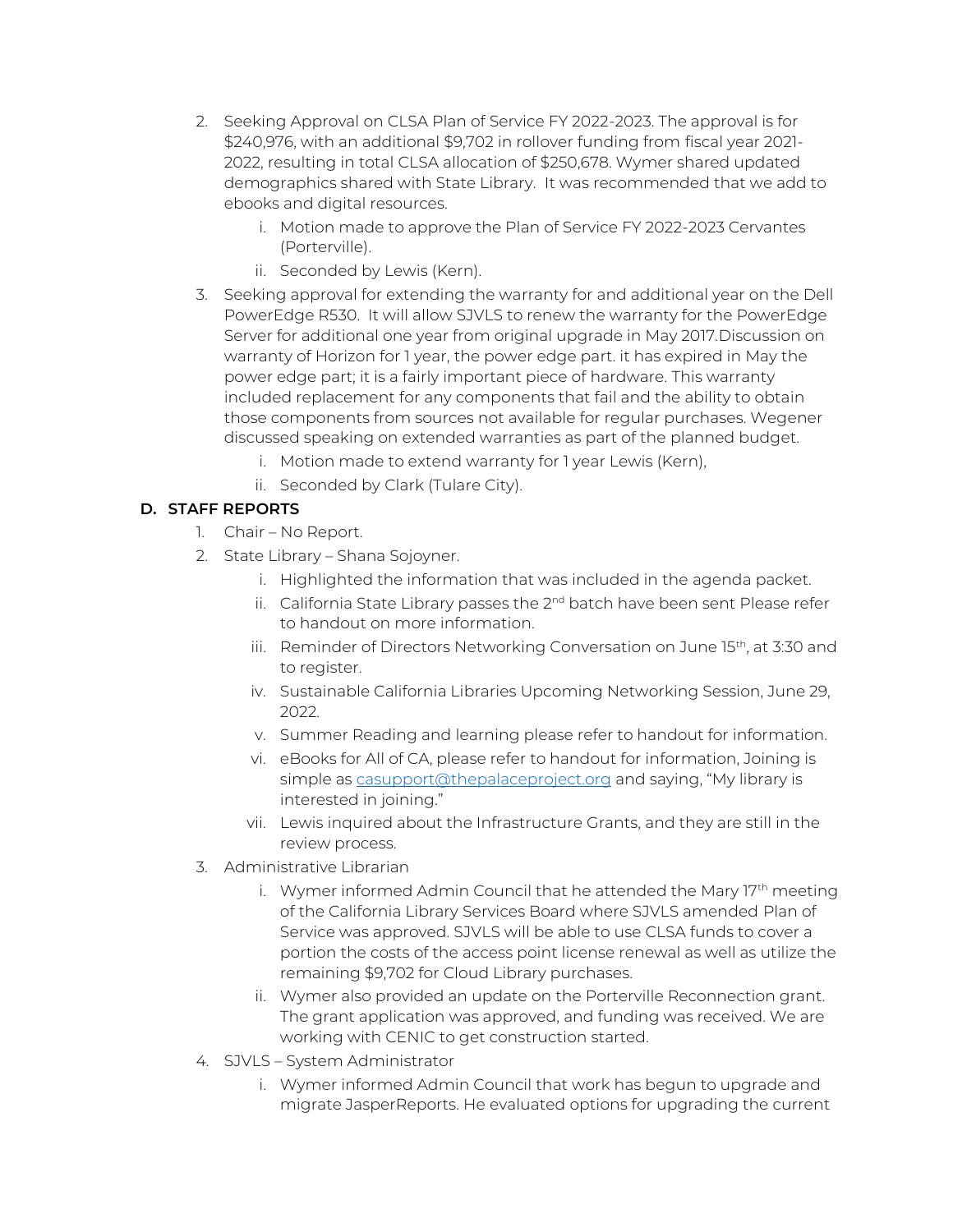instance and installing a fresh instance. The upgrade process for the current instance would have been arduous, whereas configuring a new instance allows SJVLS to make revisions from the previous configuration. He decided to move forward with a fresh instance and estimates that it will take about 2-3 months for the new install to be fully functional.

- ii. Wymer also provided an update on an upcoming modification to the way Horizon handles series authoi8rity records ignores subfield H, which contains the medium for the series. By not extracting and indexing subfield H, we do not have a way to differentiate between different formats of a series, and this modification will make it easier to locate items in a specific format. He is going to make the change Sunday morning.
- iii. Wymer final update was the Library Card Orders shipped this morning and will be arriving soon.
- 5. Senior Network Systems Engineer
	- i. Nelson reported year 7 is done. Nothing more.

### **E. DIRECTOR'S COMMENTS**

- 1. Clark, (Tulare City), Kickoff on June 11<sup>th</sup>, for Summer Reading. Still working on recruiting. Lost a librarian and need to replace. We are a cooling center and working with staff. Darla asked Heidi to call her about cooling centers. We have seen an uptake in homeless, some days are good, and some are not so good.
- 2. Wegner, (Tulare County) Working on Summer programing and meals. We will be serving meals at two locations. We are expanding interns, and makerspace interns outside of Exeter. Veronica is mentoring other libraries. We are finalizing Springville and Dinuba plans. Waiting on Infrastructure Grant information. Sending in our budget next Friday.
- 3. Lewis, (Kern) Been quiet, all branches are open. Looking for to summer programming. Business as usual.
- 4. Riggs, (Madera) Getting ready for Summer and Lunch in the Library. Kickoff next Wednesday at Courthouse Park. Received grant that we worked on, which has allowed us to hire a Community Resource person. Really doing great work. We would like to add one in our Oakhurst location. We made a video which trying to share in the chat.
- 5. Rencher, (Kings) preparing for mobile library committee next week. We have retirements, letting people go on probation and some people just moving on. Last month 4 vacancies and we have them filled all ready. Fully opened and Summer Reading starting. We will be doing combination of in person and virtual as well because this did so well. Homeless situation is in uptake as well.
- 6. Taylor (Merced) Summer Reading kickoff tomorrow, new children's librarian and new deputy as well. Still recruiting for extra help. Thank you to SJVLS staff for the quick help with our Atwater problem. We will be at the Merced Fair with their Bookmobile for the first time.
- 7. Cervantes, Porterville Passed final inspection on temporary building. Staff is working on loading and unloading. Progress is happening and hope to have a opening date by next week. SJVLS has been so supportive with broadband. Will be so happy to be open. Stated that her daughter's orthodontist shared he went to the Tulare County Library all the time. Her oldest patron Tony is now 94 and looking forward to having a facility again.